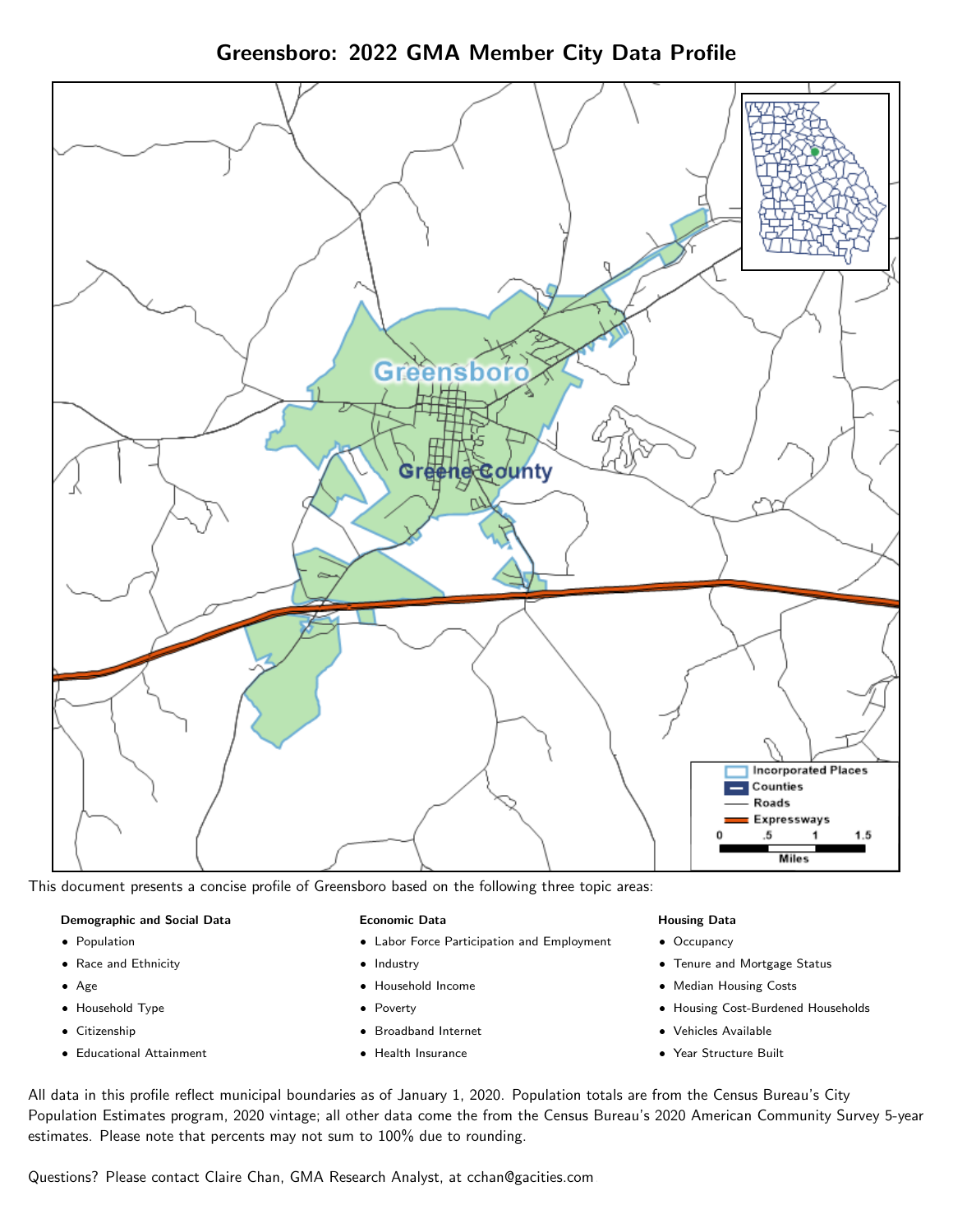# Greensboro: Demographic and Social



Age 0% 2% 4% 6% 8% Male **Female** 8% 6% 4% 2% 85 and over 80-84 75-79 70-74 65-69 60-64 55-59 50-54 45-49 40-44 35-39 30-34 25-29 20-24 15-19 10-14 5-9 Under 5

**Citizenship** 



Source: American Community Survey, 2020 5-year estimates, table B05002 Source: American Community Survey, 2020 5-year estimates, table B15002

Race and Ethnicity



Source: U.S. Census Bureau, City Population Estimates, 2020 vintage Source: American Community Survey, 2020 5-year estimates, table B03002

### Household Type



Source: American Community Survey, 2020 5-year estimates, table B01001 Source: American Community Survey, 2020 5-year estimates, table B11001

#### Educational Attainment



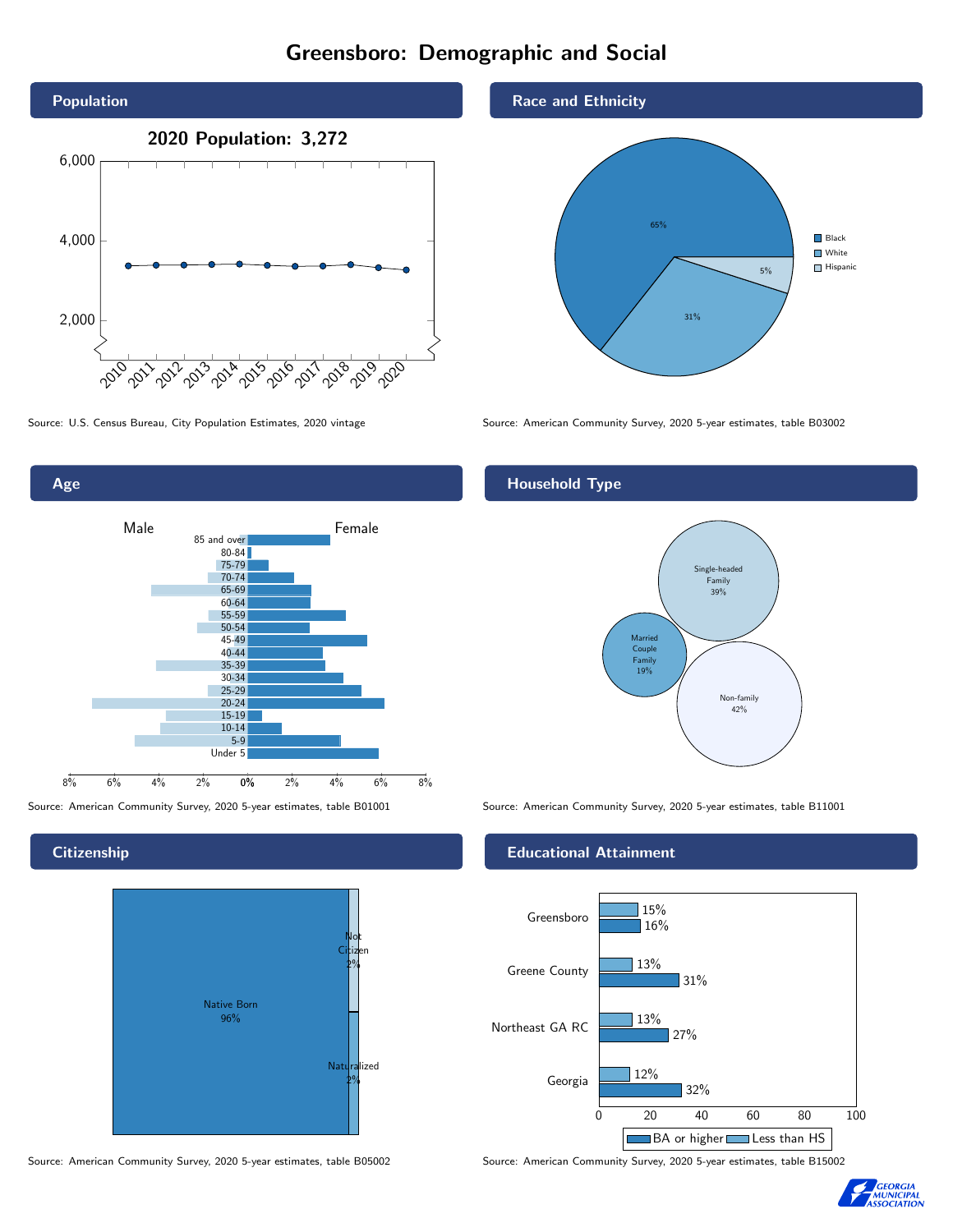## Greensboro: Economic



Source: American Community Survey, 2020 5-year estimates, table B23001 Note: Unemployment rate is based upon the civilian labor force.

#### Industry

| Agriculture, forestry, fishing and hunting, and mining      | 5%    |
|-------------------------------------------------------------|-------|
| Construction                                                | 3%    |
| Manufacturing                                               | 10%   |
| <b>Wholesale Trade</b>                                      | $1\%$ |
| Retail Trade                                                | 16%   |
| Transportation and warehousing, and utilities               | 3%    |
| Information                                                 | $0\%$ |
| Finance and insurance, real estate, rental, leasing         | 2%    |
| Professional, scientific, mgt, administrative, waste mgt    | 5%    |
| Educational services, and health care and social assistance | 37%   |
| Arts, entertainment, recreation, accommodation, food        | 15%   |
| service                                                     |       |
| Other services, except public administration                | 5%    |
| Public administration                                       | $1\%$ |

Source: American Community Survey, 2020 5-year estimates, table C24030



Source: American Community Survey, 2020 5-year estimates, tables B19013 and B19025 Source: American Community Survey, 2020 5-year estimates, table B17010



Source: American Community Survey, 2020 5-year estimates, table B28002 Source: American Community Survey, 2020 5-year estimates, table B18135

Poverty



#### **Health Insurance**